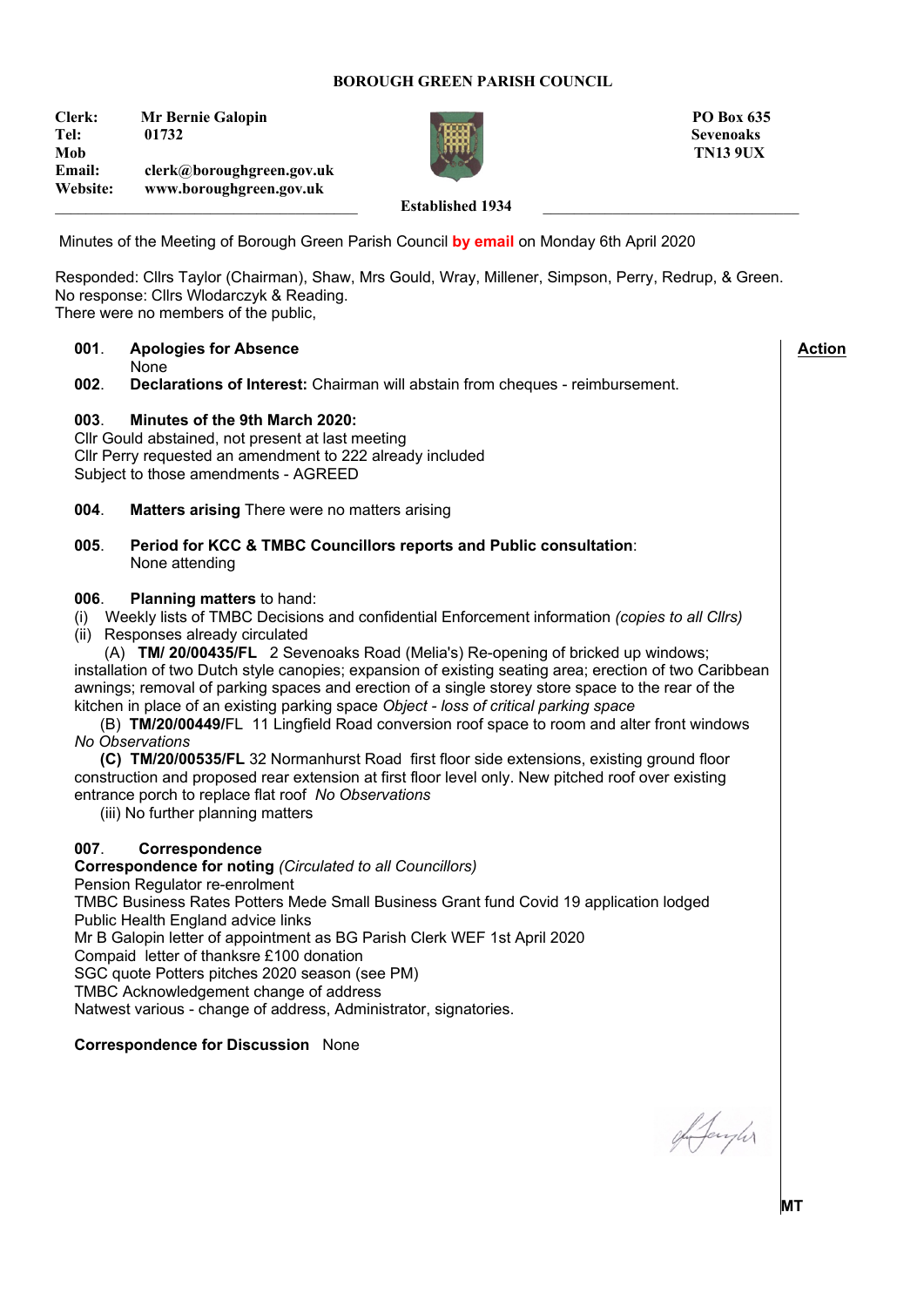# **008**. **Potters Mede Grounds and Pavilion**

- (i) Fencing Repair order placed with SCF
- (ii) Blocked main drain Lanes for Drains payment in Cheques
- (iii) Hall closed, field still open, all bookings suspended. Dogs to be kept on leads
- (vi) The parish archive has been cleared and sorted, redundant non-sensitive papers awaiting recycling. Thanks to everyone who turned out to sort and carry
- (v) To note SGC pitch quote 2020, no need for top dressing this year £1180.00
- (vi) To Ratify emergency Drain works and note SGC quote AGREED

### **009**. **Recreation Ground**

- (i) Children's play area closed, field still open Dogs to be kept on leads
- (ii) Basket Ball Hoops arrived and stored in the Pavilion
- No other action required

# **010 Village Enhancements**

- (i) No Update on Isles Quarry East land transfer
- (ii) Harrison Rd land sale completed and reported to Zurich No action required

### **011**. **Financial Matters**

- (i) Natwest address change, mandate change, new Clerk as administrator awaiting Natwest responses (see Corr).
- (ii) New Clerk and Mrs Cox working to complete 2019/20 accounts, and set up full digital accounts with internal auditor.
- (iii) Because of the self isolation rules, and Hazel's ill-health, we decided not to impose any further accounts work after her retirement date, and I would like to thank her profusely on behalf of the Council for her 37 years loyal service, and wish her a speedy return to health so she can enjoy her well-earned retirement No action required

# **012**. **T&MBC Local Plan**

- To note Phase 1 Public Examination postponed
- (ii) No further action required

#### **013 Highways and Streetlighting**

- (i) Parish Highway Plan progress deferred until crisis ends
- (ii) KCC Main stretlight column replacement program deferred

#### **014 Sandpits Quarries and Landfills**

(i) To note suspension of Landfill Operations at Robert Body's Wrotham Rd site

#### **015 Website Accessibility & GDPR**

- (i) No report regular updates re epidemic
- (ii) There was considerable discussion about online platforms, but subsequently KALC advised that Government has agreed online meetings can commence from 4th April, and have negotiated deal for Parishes on Zoom.
- (iii) Standing Orders to be amended at next meeting to allow online meetings.
- (vi)To agree purchase of Zoom software, & to hold next PC meeting online 7 in favour, 1 objection, 1 abstention - AGREED

# **016**. **BMPOS**

(i) No report - no action required

**017 Written reports:** None

of Janyler

 $\overline{\phantom{a}}$